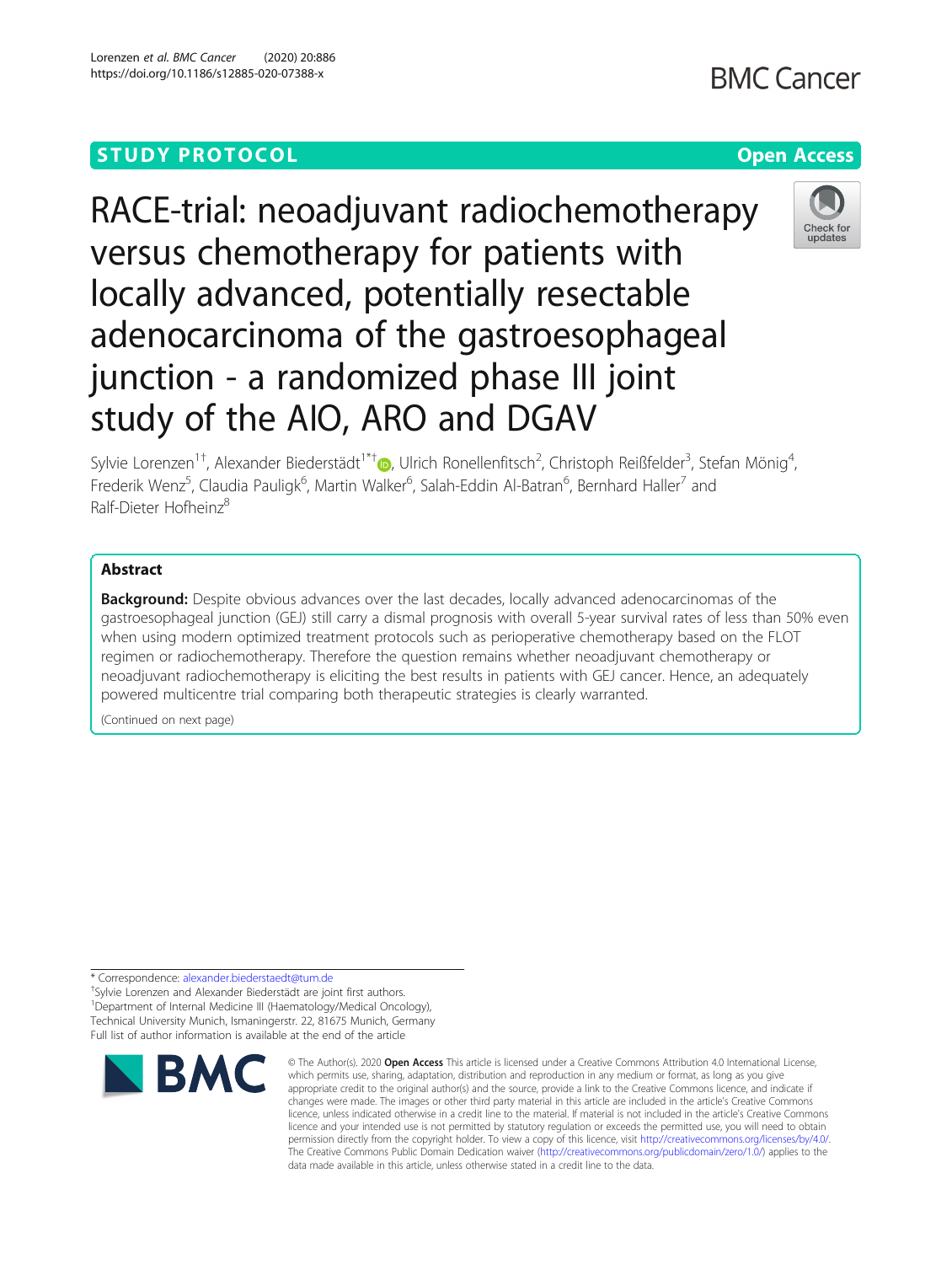# (Continued from previous page)

Methods: The RACE trial is a an investigator initiated multicenter, prospective, randomized, stratified phase III clinical trial and seeks to investigate the role of preoperative induction chemotherapy (2 cycles of FLOT: 5-FU, leucovorin, oxaliplatin, docetaxel) with subsequent preoperative radiochemotherapy (oxaliplatin weekly, 5-FU plus concurrent fractioned radiotherapy to a dose of 45 Gy) compared to preoperative chemotherapy alone (4 cycles of FLOT), both followed by resection and postoperative completion of chemotherapy (4 cycles of FLOT), in the treatment of locally advanced, potentially resectable adenocarcinoma of the gastroesophageal junction. Patients with cT3–4, any N, M0 or cT2 N+, M0 adenocarcinoma of the GEJ are eligible for inclusion. The RACE trial aims to enrol 340 patients to be allocated to both treatment arms in a 1:1 ratio stratified by tumour site. The primary endpoint of the trial is progression-free survival assessed with follow-up of maximum 60 months. Secondary endpoints include overall survival, R0 resection rate, number of harvested lymph nodes, site of tumour relapse, perioperative morbidity and mortality, safety and toxicity and quality of life.

**Discussion:** The RACE trial compares induction chemotherapy with FLOT followed by preoperative oxaliplatin and 5-Fluorouracil-based chemoradiation versus preoperative chemotherapy with FLOT alone, both followed by surgery and postoperative completion of FLOT chemotherapy in the treatment of locally advanced, non-metastatic adenocarcinoma of the GEJ. The trial aims to show superiority of the combined chemotherapy/radiochemotherapy treatment, assessed by progression-free survival, over perioperative chemotherapy alone.

Trial registration: [ClinicalTrials.gov](http://clinicaltrials.gov); [NCT04375605;](https://clinicaltrials.gov/ct2/show/NCT04375605) Registered 4th May 2020;

Keywords: Locally advanced adenocarcinoma of the gastroesophageal junction, Neoadjuvant radiochemotherapy, Perioperative chemotherapy, FLOT

### Background

While overall gastric cancer incidence is decreasing, the incidence of adenocarcinoma of the GEJ has increased in North America and Western European countries [\[1](#page-7-0), [2](#page-7-0)]. This shift of tumour location towards the GEJ, as well as the histological trend from squamous cell carcinoma (SCC) to adenocarcinoma demands adaptations for therapeutic recommendations in Western populations.

With disease symptoms appearing late in the course of the disease, most of the patients present with locally advanced or metastatic disease at first diagnosis resulting in dismal 5-year survival rates of 20–30% [[3\]](#page-7-0). Surgery remains the only form of curative treatment for nonmetastatic gastroesophageal cancer but is associated with high rates of local or distant recurrence.

Intensive work has been done to increase cure rates in patients with locally advanced GEJ cancers utilising chemotherapy and radiotherapy in the neoadjuvant and adjuvant treatment setting. In patients with resectable tumours, there is evidence supporting the use of both, perioperative chemotherapy and preoperative radiochemotherapy; however, there is an ongoing debate what is the best treatment option and trials thus far have proven inconclusive to favour one approach over the other.

According to the most recent German S3-guideline for the treatment of gastroesophageal cancer, both, perioperative chemotherapy and preoperative radiochemotherapy are regarded as reasonable treatment options [[4\]](#page-7-0). In recent years, evidence has emerged suggesting a beneficial role of neoadjuvant chemoradiation compared to preoperative chemotherapy alone.

Perioperative chemotherapy with epirubicin, cisplatin and infusional 5-fluorouracil (ECF) [\[5](#page-7-0)] and cisplatin and 5-fluorouracil (CF) [\[6](#page-7-0)] has been demonstrated in two randomized trials to improve 5-year survival rates by 13 and 14%, respectively over surgery alone in gastric and GEJ cancers of stage  $\geq$ II. These results support the use of perioperative chemotherapy as a standard of care for resectable esophagogastric adenocarcinoma. However, both trials included gastric tumours, which makes interpretation of the results challenging. Moreover, the 5 year survival rate of clearly less than 50% in both trials remains unsatisfactory and warrants the search for further potent drugs with cytotoxic or molecularly targeted mechanism of action, such as taxanes, platin alternatives or monoclonal antibodies.

In search of an optimized preoperative chemotherapy regimen, the Arbeitsgemeinschaft Internistische Onkologie (AIO) has conducted a phase III trial comparing FLOT with ECF in the neoadjuvant treatment of patients with resectable esophagogastric adenocarcinoma (FLOT4 trial) [\[7](#page-7-0)]. FLOT improved OS (median OS, 35 months with ECX/ECF vs. 50 months with FLOT; HR 0.77 [0.63–0.94];  $p = 0.012$ ). 3y OS rate was 48% with ECF/ECX and 57% with FLOT. FLOT also improved PFS (mPFS, 18 months with ECX/ECF vs. 30 months with FLOT; HR 0.75 [0.62–0.91];  $p = 0.004$ ). Perioperative complications were 50% with ECF/ECX and 51%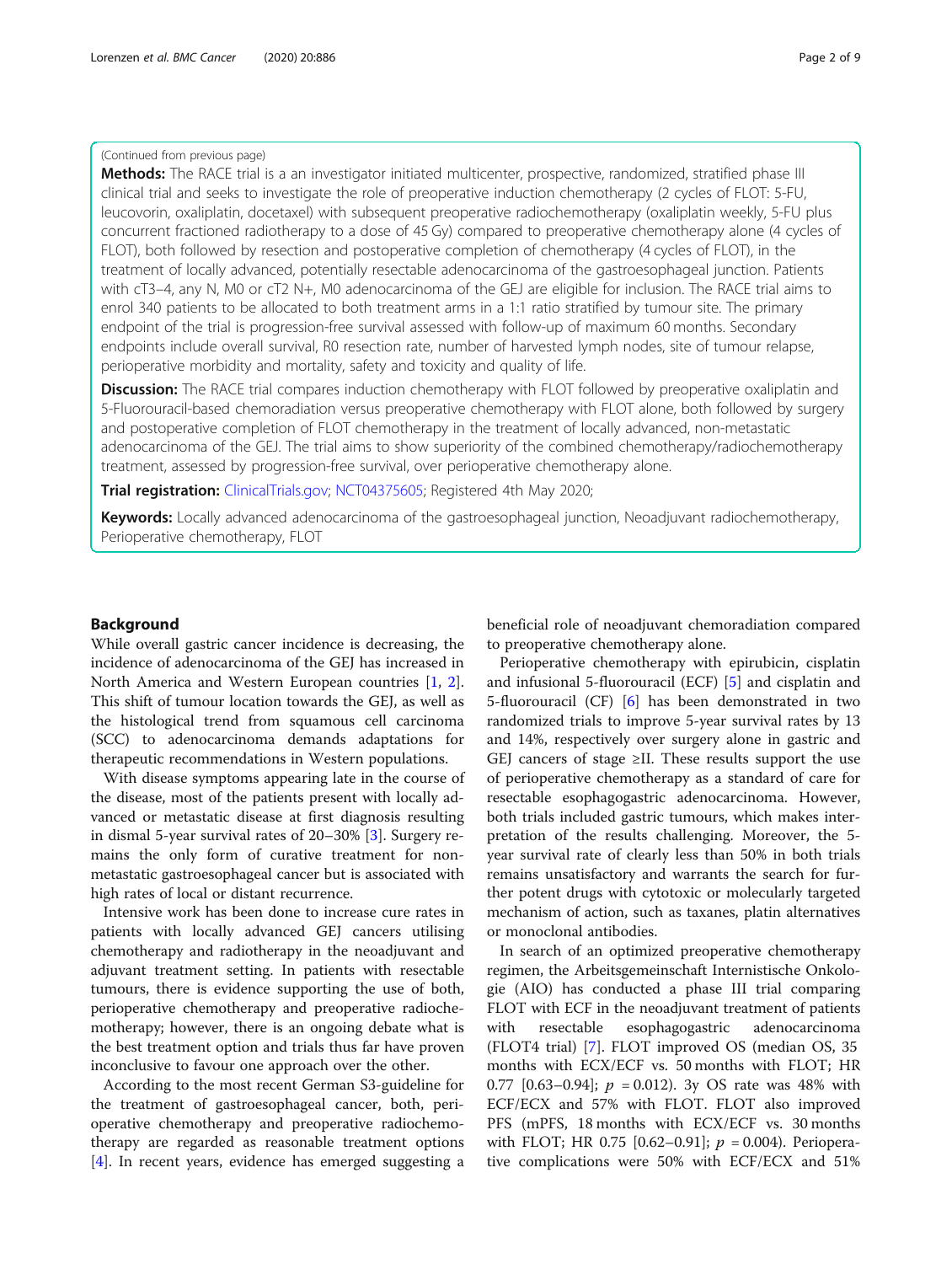with FLOT. 30- and 90-day mortality was 3 and 8% with ECF/ECX and 2 and 5% with FLOT. Regarding toxicities, in the FLOT group, all patients had some type of toxicity (57.1% reporting ≥3 symptoms), however, side effects were generally manageable. The relative effect from FLOT was observed in all subgroups, including elderly patients and signet cell tumours, and was particularly pronounced in AEG type 1 tumours (HR 0.60), Barrett tumours (HR 0.62), T1/2 tumours (HR 0.66) and nodal negative tumours (HR 0.64). FLOT was found to be superior to ECF/ECX in all relevant subgroups and is nowadays widely regarded as the perioperative chemotherapy regimen of choice in esophagogastric adenocarcinoma.

Alternatively, the strategy of neoadjuvant radiochemotherapy has been implemented due to the results of the CROSS trial, in which van Hagen and colleagues randomly assigned 368 patients with esophageal cancer (23% SCC and 75% adenocarcinoma) into either a neoadjuvant radiochemotherapy regimen, based on weekly carboplatin and paclitaxel followed by surgery, or surgery alone  $[8]$  $[8]$ . Neoadjuvant radiochemotherapy improved overall survival (median 49 vs. 24 months;  $p =$ 0.003; HR 0.657) with comparable postoperative morbidity and mortality rates of 46 and 4%, respectively. The benefit of neoadjuvant radiochemotherapy on survival was especially seen for patients with SCC and to a lesser extent for patients with adenocarcinoma. Toxicity of radiochemotherapy was low in terms of hematologic and non-hematologic side effects.

With regard to the radiochemotherapy protocol, concurrent radiochemotherapy regimens generally use a combination of cisplatin and 5-fluorouracil or carboplatin and paclitaxel. However, it could be shown that a combination of oxaliplatin and continuous infusion of 5-fluorouracil together with radiotherapy is also well tolerated and efficacious for localized esophageal cancer [\[9](#page-7-0), [10](#page-7-0)].

With promising results from both, the CROSS and the FLOT4 trial, the question remains whether neoadjuvant chemotherapy or neoadjuvant radiochemotherapy is eliciting the best results in patients with GEJ cancer.

A benefit for neoadjuvant radiochemotherapy vs. chemotherapy alone has been suggested from indirect comparisons in meta-analyses but could not be clearly demonstrated in direct comparisons [\[11](#page-7-0), [12\]](#page-7-0). Two studies directly compared the outcome of patients receiving either perioperative chemotherapy or neoadjuvant radiochemotherapy [\[13](#page-7-0), [14\]](#page-7-0). There was no significant difference in survival between the two arms in either of the clinical studies, even though a trend for improved survival was noted for radiochemotherapy. Of note, the clinical implications of all of these studies are limited due to small sample size [[12,](#page-7-0) [13,](#page-7-0) [15](#page-7-0)].

In addition, all of the trials have been performed in studies with mixed patient cohorts and before the FLOT regimen and the CROSS protocol as most effective neoadjuvant treatment approaches for GEJ cancers became standard of care.

Since both strategies, radiochemotherapy and perioperative chemotherapy provide significant gains in survival, we hypothesize that adding radiochemotherapy to the FLOT regimen will achieve even greater survival gains in the similar patient population.

The RACE trial addresses the question if preoperative FLOT induction chemotherapy followed by preoperative radiochemotherapy and postoperative completion FLOT chemotherapy is superior to perioperative FLOT chemotherapy alone in patients with adenocarcinoma of the gastroesophageal junction undergoing adequate oncological surgery.

#### Methods/design

The RACE trial is an investigator initiated multicentre, prospective, randomized, stratified phase III clinical trial and is financially supported by Deutsche Krebshilfe e.V. (German Cancer Aid). Eligible patients will be randomly allocated to one of two treatment groups, i.e. preoperative chemotherapy or preoperative chemotherapy with subsequent preoperative radiochemotherapy, both followed by resection and postoperative completion of chemotherapy (Fig. [1](#page-3-0).). The protocol was submitted to and has been approved by the Ethics Committee II of the University of Heidelberg on September 24th 2019, as well as individual institutional ethics committees. The primary objective of the trial is to demonstrate whether the addition of preoperative chemoradiation to perioperative chemotherapy prolongs progression-free survival compared to perioperative chemotherapy alone. The RACE trial aims to enrol 340 patients across 40 trial sites randomized in a 1:1 ratio and stratified by primary tumour site (AEG type I vs AEG type II/III). All trial sites are highly experienced in the treatment of patients with gastrointestinal malignancies including esophageal surgery. Written informed consent will be obtained from all participating trial subjects.

#### Target population

Patients are deemed eligible for trial participating with histologically confirmed diagnosis of locally advanced, potentially resectable non-metastatic adenocarcinoma of the gastroesophageal junction (AEG type I-III). Patients need to provide written informed consent before trial enrolment and must meet all of the following inclusion and exclusion criteria.

#### Inclusion criteria

1. Histologically proven, locally advanced and potentially resectable adenocarcinoma of the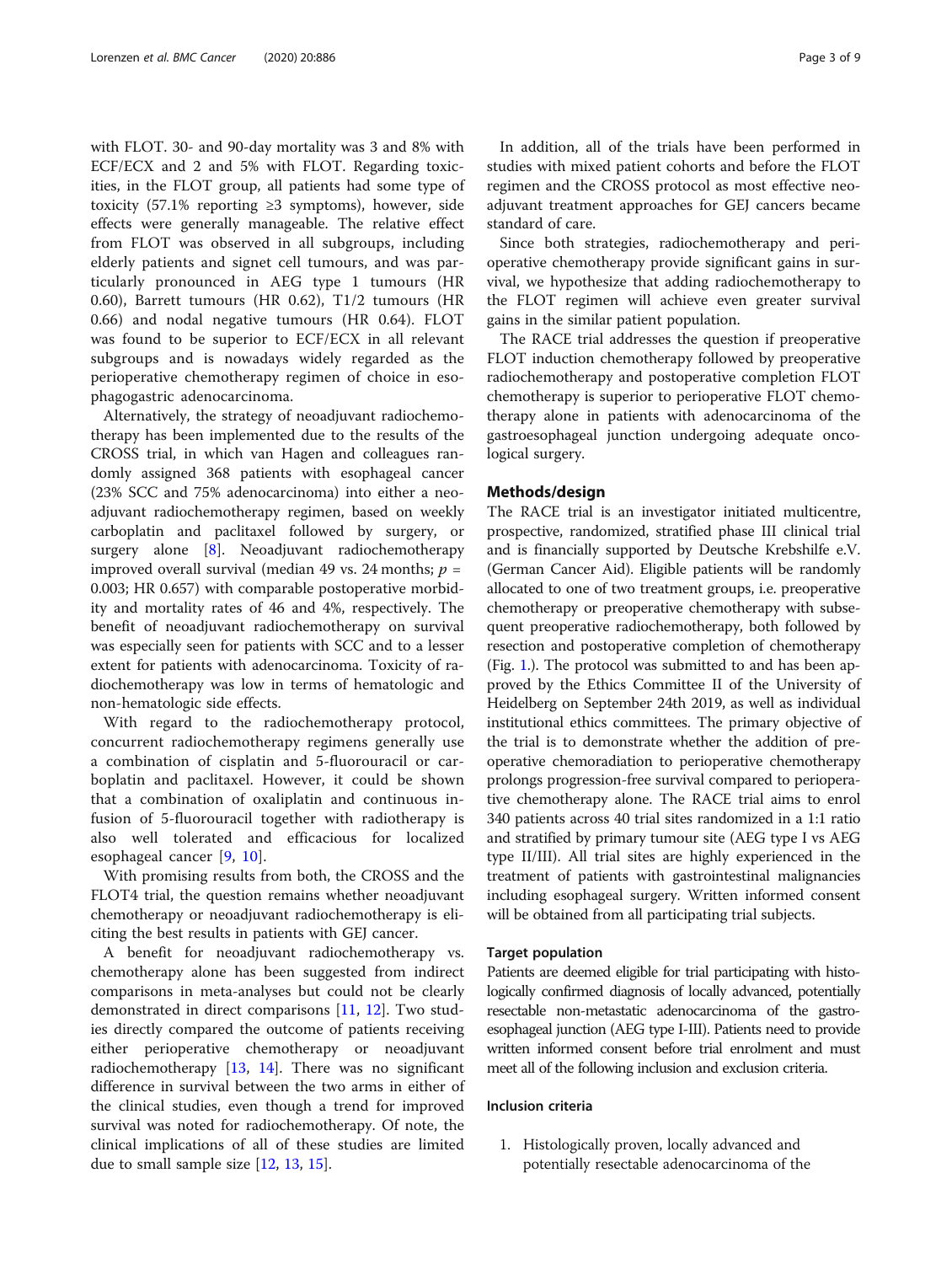<span id="page-3-0"></span>

neoadjuvant chemoradiation (experimental arm) to 45 Gy with concurrent 5-FU/oxaliplatin-based chemotherapy, both followed by oncological resection and completion of chemotherapy with four further cycles of FLOT

gastroesophageal junction (GEJ) (AEG I- III): cT3– 4, any N, M0 or cT2 N+, M0 (AJCC 8th edition)

- 2. Patients must be candidates for potential curative resection
- 3. ECOG performance status 0–1
- 4. Age  $\geq 18$  years
- 5. Adequate hematologic function with absolute neutrophil count (ANC)  $\geq 1.5 \times 10^9$ /l, platelets  $≥100 × 10<sup>9</sup>/l$  and haemoglobin  $≥9.0$  mg/dl
- 6. INR < 1.5 and aPTT< 1.5 x upper limit of normal (ULN)
- 7. Adequate liver function (serum transaminases ≤2.5  $x$  ULN and total bilirubin  $\leq 1.5$  x ULN)
- 8. Adequate renal function (serum creatinine  $\leq 1.5$  x ULN)
- 9. QTc interval (Bazett)  $\leq 440$  ms
- 10. Written informed consent obtained before randomization
- 11. Negative pregnancy test for women of childbearing potential. Males and females of reproductive potential must agree to practice highly effective contraceptive measures.

# Exclusion criteria

Any of the following renders patients ineligible to participate in this trial:

- 1. Evidence of metastatic disease
- 2. Past or current history (within the last 5 years) of other malignancies.
- 3. Evidence of peripheral sensory neuropathy > grade 1 according to CTCAE version 4.03
- 4. Significant underlying medical conditions that may be aggravated by the study treatment or are not controlled
- 5. Pregnant or lactating females
- 6. Patients medically unfit for chemotherapy and radiotherapy
- 7. Patients receiving any immunotherapy, cytotoxic chemotherapy or radiotherapy other than defined by the protocol
- 8. Known hypersensitivity against 5-FU, leucovorin, oxaliplatin or docetaxel
- 9. Other known contraindications against 5-FU, leucovorin, oxaliplatin, or docetaxel
- 10. Clinically significant coronary heart disease, cardiomyopathy or congestive heart failure, NYHA III-IV
- 11. Clinically significant valvular defect
- 12. Other severe internal disease or acute infection
- 13. Peripheral polyneuropathy > NCI Grade II according to CTCAE version 4.03
- 14. Chronic inflammatory bowel disease

# Study treatment

# Perioperative chemotherapy (arm A)

Patients randomized into the perioperative chemotherapy arm receive 4 cycles of neoadjuvant chemotherapy with FLOT every 2 weeks (5-FU 2600 mg/m<sup>2</sup> d1, leucovorin 200 mg/m<sup>2</sup> d1, oxaliplatin 85 mg/m<sup>2</sup> d1, docetaxel 50 mg/  $m<sup>2</sup>$  d1) followed by surgical resection 4–6 weeks after day 1 of the last cycle of neoadjuvant therapy. 6–12 weeks after surgery adjuvant chemotherapy starts with 4 cycles of FLOT (total treatment period 25–32 weeks).

# Neoadjuvant induction chemotherapy followed by chemoradiation (arm B)

Trial subjects in the investigational arm receive 2 cycles of neoadjuvant induction chemotherapy with FLOT (doses as above) every 2 weeks (4 weeks of therapy)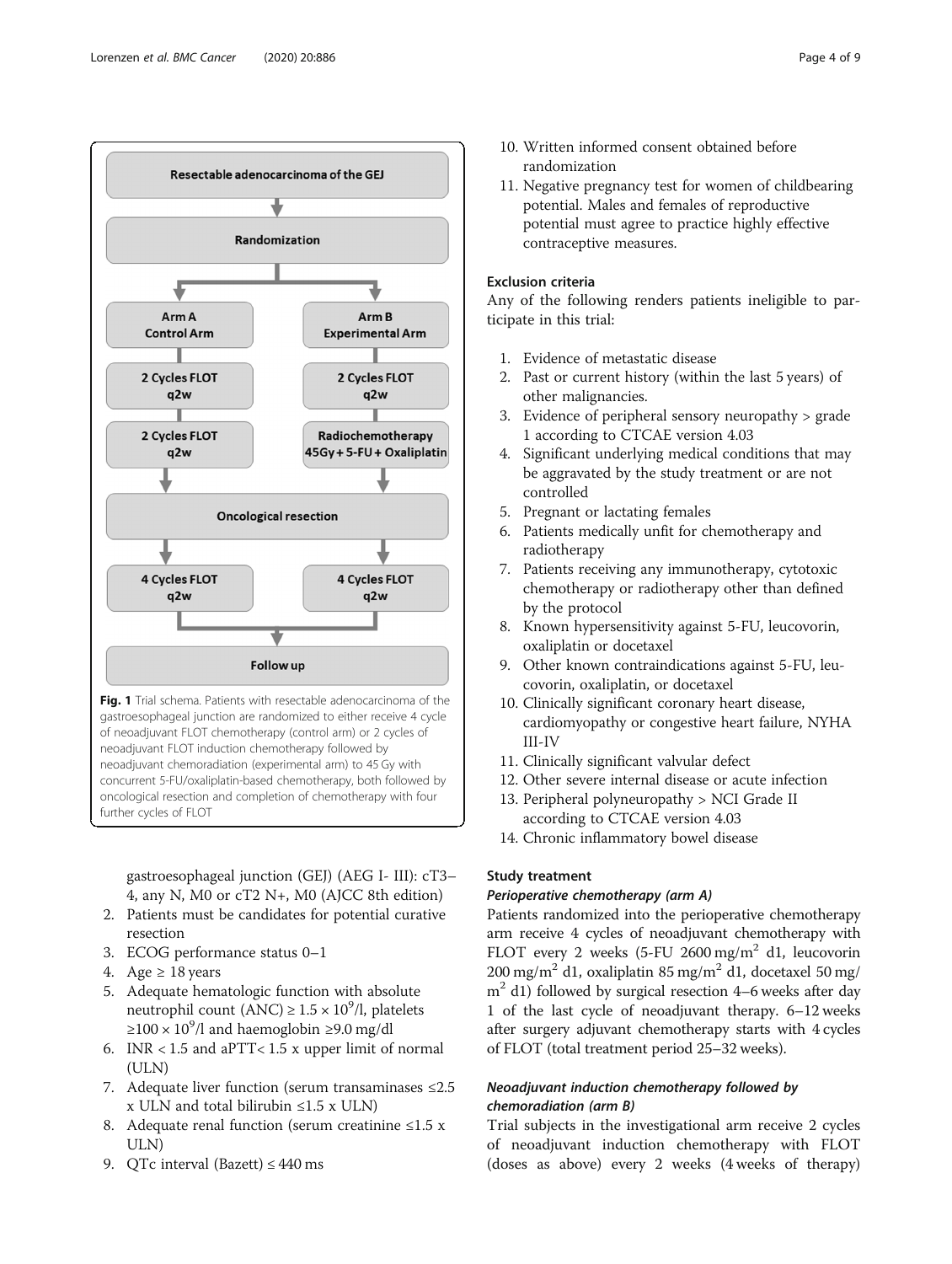followed by radiochemotherapy beginning at day 21 after day one of the last cycle of chemotherapy. Radiochemotherapy consists of oxaliplatin  $45 \text{ mg/m}^2$  weekly (d1, 8, 15, 22, 29) and continuous infusional 5-FU 225 mg/m<sup>2</sup> plus concurrent radiotherapy given in 5/week fractions with 1.8 Gy to a dose of 45 Gy over 5 weeks. Resection is performed 4–6 weeks after last treatment with chemotherapy / radiation. Adjuvant treatment starts 6–12 weeks after surgery and consists of 4 cycles of FLOT (total treatment period of 26–33 weeks).

# Surgery (both arms)

Four–six weeks after completion of neoadjuvant treatment, patients in both arms will be scheduled for operation.

#### Esophageal resection and extent of lymphadenectomy

AEG type I tumours are treated by resection of the proximal stomach and transthoracic esophagectomy with 2 field lymphadenectomy.

AEG type II and III tumours are treated by gastrectomy with transhiatal resection of the distal oesophagus and transhiatal lymphadenectomy of the lower mediastinum.

For all tumour types, abdominal lymphadenectomy is performed as D2 dissection. The minimum number of lymph nodes to be harvested and pathologically analysed is 16, with 25 lymph nodes recommended.

#### Surgical reconstruction

After transthoracic esophagectomy, reconstruction is preferably performed by an intrathoracic anastomosis with a gastric conduit, alternatively by cervical anastomosis or colon interposition. After gastrectomy and transhiatal resection of the distal oesophagus, reconstruction is carried out by esophagojejunostomy.

# Study objectives and endpoints Primary endpoint

The primary objective is to investigate whether neoadjuvant induction chemotherapy with FLOT followed by radiochemotherapy is superior to perioperative chemotherapy alone in the treatment of resectable GEJ adenocarcinoma in patients undergoing oncologically adequate surgery (D2 resection and appropriate mediastinal lymphadenectomy). The primary endpoint is progression-free survival, recorded as time from randomization until disease-progression, disease recurrence after surgery or death of any cause. Moreover, incomplete (R1 or R2) resection as well as irresectability will be recorded as PFS events. Patients lost to follow up will be censored to the date of last assessment without any such event. Patients will be followed up for a maximum of 60 months after randomization.

#### Secondary endpoints

- Overall survival, including survival rates after 1, 3 and 5 years: Overall survival will be measured as time from randomization to death of any cause or last observation.
- R0 resection rate
- Number of harvested lymph nodes
- Site of tumour relapse (locoregional, peritoneal, distant, or a combination of multiple sites)
- Perioperative morbidity and mortality rate
- Safety and toxicity by NCI CTC criteria
- Quality of life (QoL) by using the EORTC QLQ-C30 and the esophagogastric module OG25

# Data collection and follow-up Assessments at screening

Screening assessments need to be completed within 4 weeks prior to randomization. Once diagnosis of gastroesophageal adenocarcinoma is confirmed, pretherapeutic work up includes an electrocardiogram as well as assessment of tumour localisation and size by esophagogastroduodenoscopy and assessment of tumour infiltration and locoregional lymph node involvement based on endoscopic sonography. Computed tomography of the chest, abdomen and pelvis is performed to exclude metastatic disease. For patients with suspected peritoneal tumour seeding, a diagnostic laparoscopy is performed. Within 2 weeks prior to the start of treatment, patients are further evaluated based on their medical history, a physical examination including body weight, height, vital signs and ECOG performance status. Laboratory testing includes a differential blood count and standard clinical chemistry. Patients meeting all inclusion and exclusion criteria can be enrolled and randomized.

#### Assessments during the treatment phase

During neoadjuvant treatment, patient evaluation for toxicity and adverse events is carried out on day 1 of each cycle and includes a physical examination, weight, vital signs, and hematologic and clinical chemistry laboratory tests. Patients receiving radiochemotherapy (Arm B) are assessed on a biweekly schedule with additional assessments on day 1, 15 and 29. Clinical restaging of the disease is performed preoperatively by esophagogastroduodenoscopy with endoscopic ultrasound and computed tomography of thorax, abdomen and pelvis. After completion of surgery, tumours are evaluated for histopathological response [[16\]](#page-7-0) and patients are monitored for perioperative morbidity and mortality as defined by adverse events occurring within 30 days after surgery. Before resuming treatment with adjuvant therapy and at day 1 of each cycle afterwards,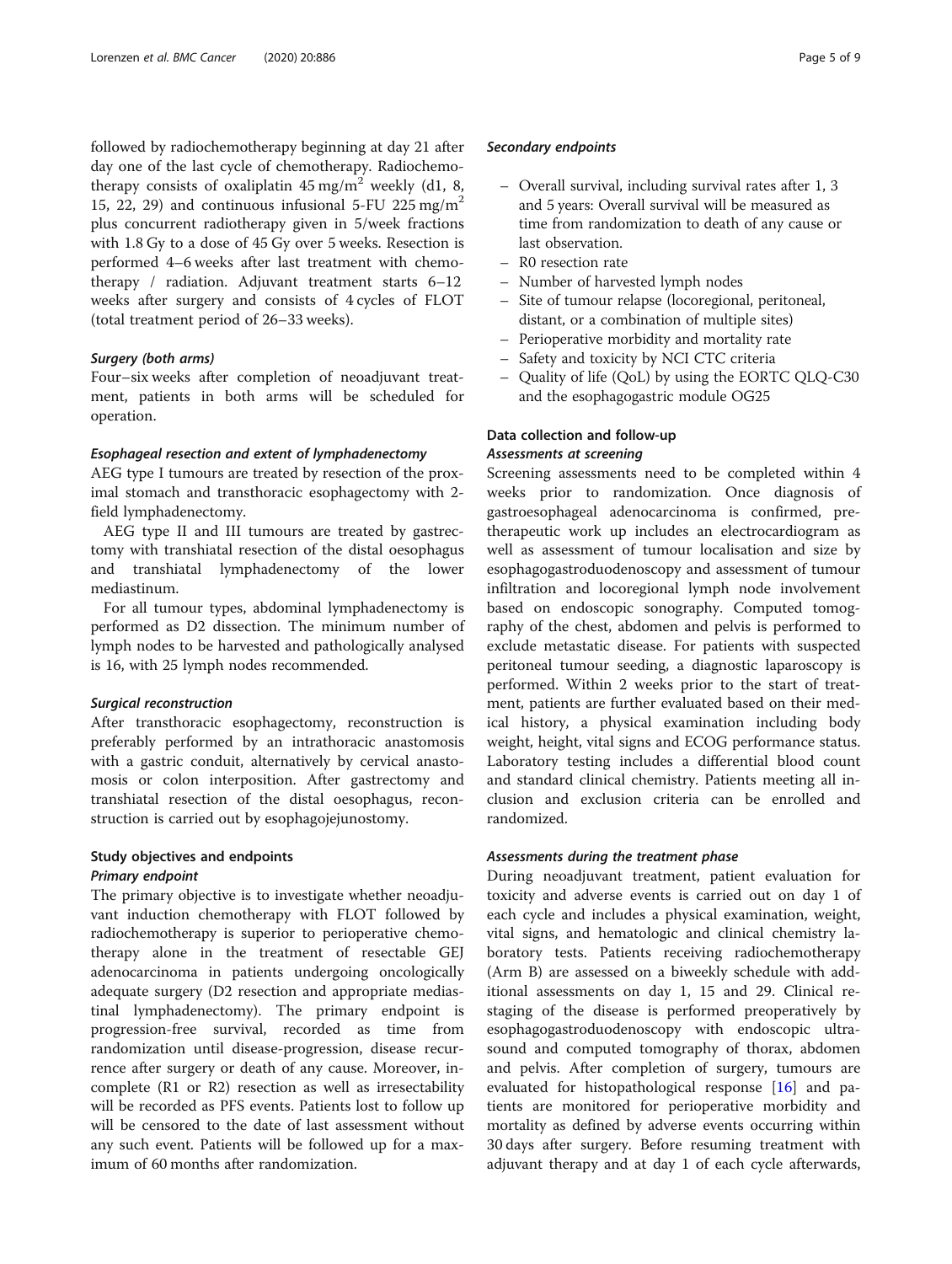patients are evaluated clinically including an electrocardiogram. After completing adjuvant therapy, a CT of thorax, abdomen and pelvis is performed only if any signs of tumour residue or relapse are suspected.

## Assessments during follow-up

Clinical follow up visits will be performed every 3 months for up to 3 years according to the most recent German S3-guideline for the treatment of gastroesophageal cancer [\[4](#page-7-0)]. Afterwards, follow up visits will be performed every 6 months for up to 5 years, until death or end of follow-up. Assessment for relapsed disease includes a physical examination including body weight, vital signs and ECOG performance status as well as laboratory testing and computed tomography of chest, abdomen and pelvis. Toxicity and adverse events are recorded according to CTCAE version 4.03 until 90 days after the last study treatment and patients are assessed for quality of life during each visit. After first progression/relapse, no further staging is performed, and only survival status will be documented until end of followup.

#### Statistical analysis

For the chemotherapy group a 3-year PFS of 40% is as-sumed [\[5](#page-7-0)]. An increase in the radiochemotherapy group to 55%, which translates to a hazard ratio of 0.65, is considered clinically relevant and achievable. The sample size is planned for an accrual period of 36 months and a maximum follow-up time of 60 months (follow-up from 24 to 60 months). Assuming exponentially distributed event times, a sample size of 306 patients (153 per group) will be necessary to detect a difference in event time distributions between both treatment groups under the given assumptions with a probability (power) of 80% on a two-sided level of significance of 5%. As about 10% of the patients are assumed to be lost to follow-up, the total number of patients included in the trial will be increased to 340 patients (170 per group). Patients dropping out will not be replaced.

Progression-free survival will be compared between both treatment groups with a log-rank test stratified by primary tumour site using a two-sided level of significance of 5%. Patients without an observed event of interest will be treated as censored observations. The primary analysis will be performed following the intention-totreat (ITT) principle. Kaplan-Meier curves will be shown to illustrate survival functions for both treatment groups. Estimates for median survival and 1-, 3-, and 5-year survival with 95% confidence intervals (CIs) will be presented for both treatment groups. The hazard ratio with 95% CI will be estimated using a Cox regression model under the proportional hazards (PH) assumption with

treatment group and tumour site included as fixed effects.

Secondary endpoints will be analysed in an explorative manner. R0 resection rate will be compared between both groups using chi-squared tests stratified for tumour site. For continuous outcomes (e.g. QoL scores) a linear regression model including treatment group and tumour site as fixed effects will be fit to the data. Analysis of overall survival will be performed as described for PFS.

Toxicities will be evaluated in the respective safety population. Absolute and relative frequencies of adverse events will be reported for each treatment group and for relevant subgroups as different tumour sites and institutions. Confidence intervals for probabilities of adverse events will be estimated. Group comparison will be conducted using Fisher's exact test.

No interim analyses are planned. Efficacy parameters will be analysed at the end of the study unless the DSMB requests an unplanned interim analysis for safety reasons.

# Discussion

Incorporation of neoadjuvant treatment strategies in the management of locally advanced gastroesophageal adenocarcinoma has substantially improved clinical outcomes for this patient cohort [\[5](#page-7-0)–[7](#page-7-0)]. One of the main advantages of neoadjuvant treatment is to improve the prognosis by reducing the size of the primary lesion with an increase in R0 resection rate, to reduce the number of infiltrated lymph nodes and to destroy microscopic tumour residuals [[17\]](#page-7-0). Neoadjuvant treatment is indicated in patients with clinically staged T3 or resectable T4 carcinomas and those with suspicion of lymph node infiltration [\[4](#page-7-0)].

Despite these obvious successes, the overall prognosis remains unsatisfactory with 5-year overall survival rates still less than 50%. Intensive work has been done throughout the world to increase cure rates in patients with locally advanced GEJ cancers utilising chemotherapy and radiotherapy in the neoadjuvant and adjuvant treatment.

The currently available evidence has proven inconclusive to favour radiochemotherapy over chemotherapy alone in the neoadjuvant setting [\[13](#page-7-0)–[15\]](#page-7-0). Published data on radiochemotherapy see the main advantage of radiochemotherapy in the higher local efficacy with improved R0 resection rates and high pathological complete response rates. However, it seems that the improvement of R0 rates and downstaging of disease following radiochemotherapy does not result in corresponding gains in long-term survival. The cause for this discrepancy is unclear but might be related to the lower control of distant relapse due to insufficient chemotherapy dosages. PFS and OS rates rather than local control rates therefore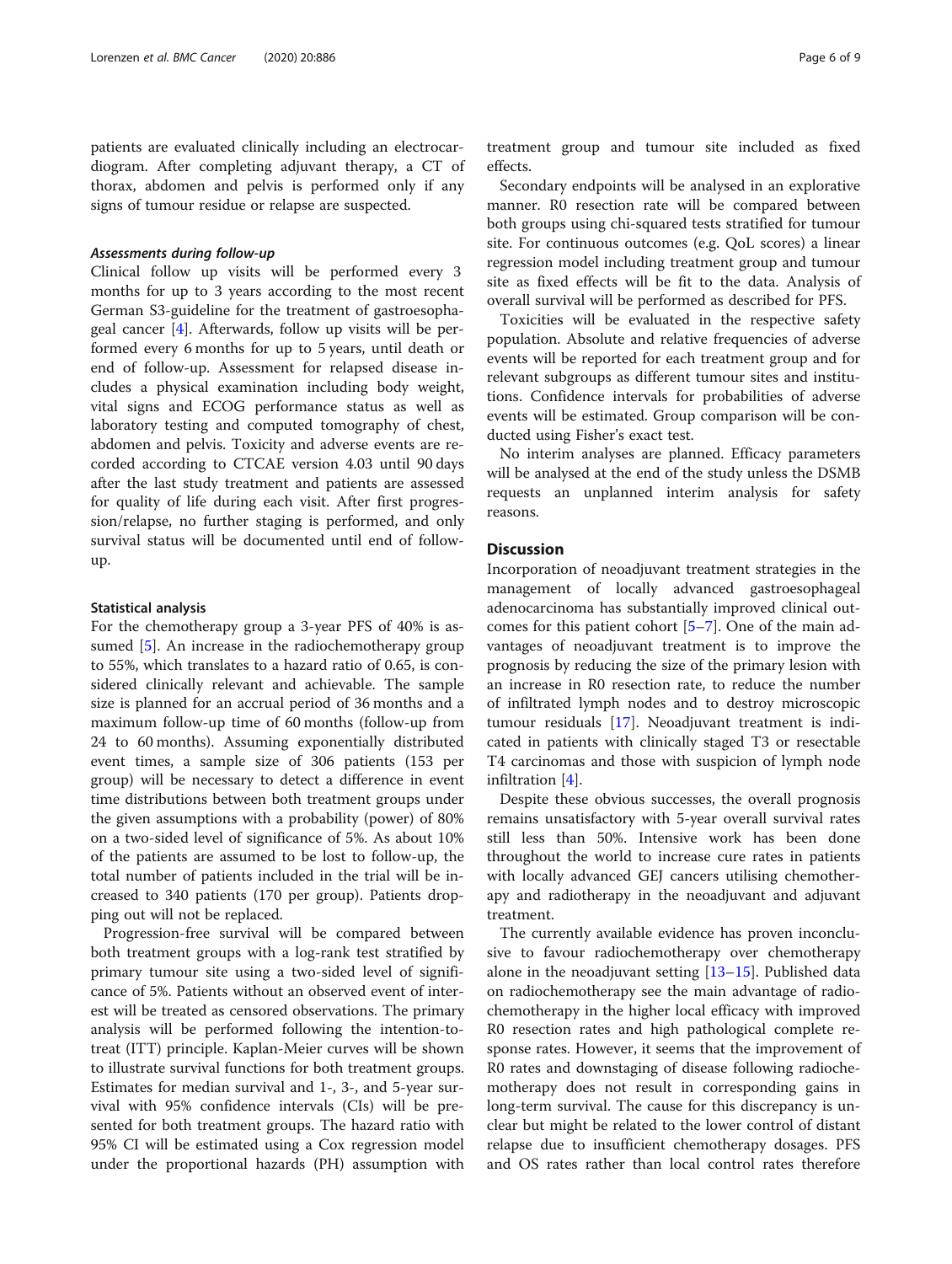appear to be a more adequate surrogate for patient survival outcomes, particularly when comparing treatments. It is widely believed that patients with a high risk for distant failure gain benefit from induction therapy. In the context of locally advanced squamous cell carcinoma of the head and neck (LA-SCCHN), the addition of induction chemotherapy before concurrent chemoradiation resulted in a significant decrease in the distant metastasis rate (relative risk 0.58;  $p = 0.006$ ) and higher complete response rates (relative increase 1.64;  $p =$ 0.010). However, this came at the cost of a greater level of therapy-related toxicities and did not translate into a significant survival benefit, as demonstrated by a large meta-analysis encompassing five randomized controlled trials with a total of 922 patients [\[18](#page-7-0)]. In colon cancer, the benefits of neoadjuvant induction chemotherapy are also being explored and recent data from the large randomized controlled FOxTROT trial ( $n = 1052$ ) demonstrated a 50% reduction in incomplete resection rates and a borderline significant improvement of the 2-yearfailure rate (HR = 0.77,  $p = 0.11$ ) for those patients receiving neoadjuvant induction therapy before undergoing surgical resection [[19\]](#page-7-0). Therefore, the RACE trial explores 2 cycles of induction therapy before oxaliplatinbased radiochemotherapy. Of note, cumulative oxaliplatin- and 5-Fluorouracil dosages will be roughly the same in the treatment arms.

Small prospective and retrospective trials [[20\]](#page-7-0) are subject to bias, particularly given that they often involve heterogeneous chemotherapy regimens which may no longer be the standard of care. The emergence of taxane therapy in FLOT-type regimens [\[7](#page-7-0)] has the potential to supersede older MAGIC-type chemotherapy, but its efficacy compared to chemoradiotherapy is unclear. Furthermore, the lack of adequately powered randomised trials has meant that a lack of clarity on the best choice of neoadjuvant treatment for esophageal cancer remains. Current treatment recommendations from major international societies including the European Society of Medical Oncology (ESMO) [\[21](#page-7-0)], National Comprehensive Cancer Network (NCCN) [[22\]](#page-7-0), and British Society for Gastroenterology (BSG) [\[23](#page-7-0)] are unanimous in recommending multimodal treatment but are not prescriptive for the regimen to be given. With the exception of very early stage tumours, all recommend either perioperative chemotherapy (CT) or neoadjuvant chemoradiotherapy (CRT). This has resulted in variable practice and treatment regimens [\[21](#page-7-0)–[23](#page-7-0)]. Ongoing randomised studies such as the Australian TOPGEAR (which has reported interim feasibility but not survival data), German ESOPEC or UK-based Neo-AEGIS trials aim to provide better evidence to support one modality over the other; formal reporting of these trials is awaited  $[24-26]$  $[24-26]$  $[24-26]$  $[24-26]$  $[24-26]$ .

The RACE trial sets out to overcome the limitations previous trials faced focusing on a clearly defined entity, i.e. adenocarcinoma of gastroesophageal junction, using the modern chemotherapeutic regimen FLOT as perioperative treatment and as induction therapy before radiochemotherapy within an adequate sample size to derive meaningful conclusions and ultimately guide clinical treatment strategies.

#### Conclusion

The RACE trial is a multicentre prospective randomized controlled trial investigating the role of preoperative radiochemotherapy added to adequately dosed perioperative FLOT regimen compared to perioperative FLOT chemotherapy alone in patients with locally advanced adenocarcinoma of the gastroesophageal junction undergoing adequate oncological surgery. We hypothesize that addition of neoadjuvant radiochemotherapy to perioperative chemotherapy compared to perioperative chemotherapy alone will result in an increased progression-free survival.

#### Abbreviations

AE: Adverse event; AIO: Arbeitsgemeinschaft Internistische Onkologie; AJCC: American Joint Committee on Cancer; AMG: Arzneimittelgesetz; ANC: Absolute neutrophil count; aPTT: Activated partial thromboplastin time; ARO: Arbeitsgemeinschaft Radiologische Onkologie; BSG: British Society for Gastroenterology; CF: Cisplatin / 5-fluorouracil; CR: Complete remission; CT: Computed tomography; CTCAE: Common terminology criteria for adverse events; CRT: Chemoradiotherapy; DSMB: Data safety monitoring board; ECF: Epirubicin / cisplatin / 5-fluorouracil; ECG: Electrocardiography; ECOG: Eastern cooperative oncology group; ECX: Epirubicin / cisplatin / Xeloda (capecitabine); ESMO: European Society of Medical Oncology; FLOT: 5-fluororuacil / leucovorin / oxaliplatin; FLOT: 5-fluororuacil / leucovorin / oxaliplatin / docetaxel; 5-FU: 5-fluorouracil; GCP: Good clinical practice; GEJ: Gastroesophageal junction; HR: Hazards ratio; INR: International normalized radio; ITT: Intention-to-treat; LA-SCCHN: Locally advanced squamous cell carcinoma of the head and neck; NCCN: National Comprehensive Cancer Network; QoL: Quality of life; ULN: Upper limit of normal

#### Acknowledgments

We would like to thank the participating centres of the RACE trial. We thank also the cooperative groups (AIO, ARO, DGAV) for their contribution to and participation in the present trial.

#### Authors' contributions

SL, RDH, SEAB, FW, UR, SM participated in the design of the study, BH was responsible for the statistical planning of the trial, SL, RDH, SEAB, FW, UR, SM wrote the study protocol. SL, AB, RDH, SEAB, CP, MW, FW, UR, CR, SM are responsible for conducting and co-ordination of the trial as well as patient recruitment. SL and AB prepared the manuscript. All authors read and approved the final manuscript.

#### Funding

This study is financially supported by the Deutsche Krebshilfe gGmbH (German Cancer Aid). Funding includes a case rate per enrolled patient for a total of 340 trial subjects for period of 4 years. The funding decision was made based on a peer-reviewed process supported by the independent expert committee "Cancer – interventional studies" commissioned by the Deutsche Krebshilfe gGmbH. The trial protocol was approved on November 17th 2017 (70112026). The Deutsche Krebshilfe gGmbH is an external nonprofit organization founded in 1974 by Dr. Mildred Scheel and financially supports research initiatives aimed at improving cancer care. Open Access funding enabled and organized by Projekt DEAL.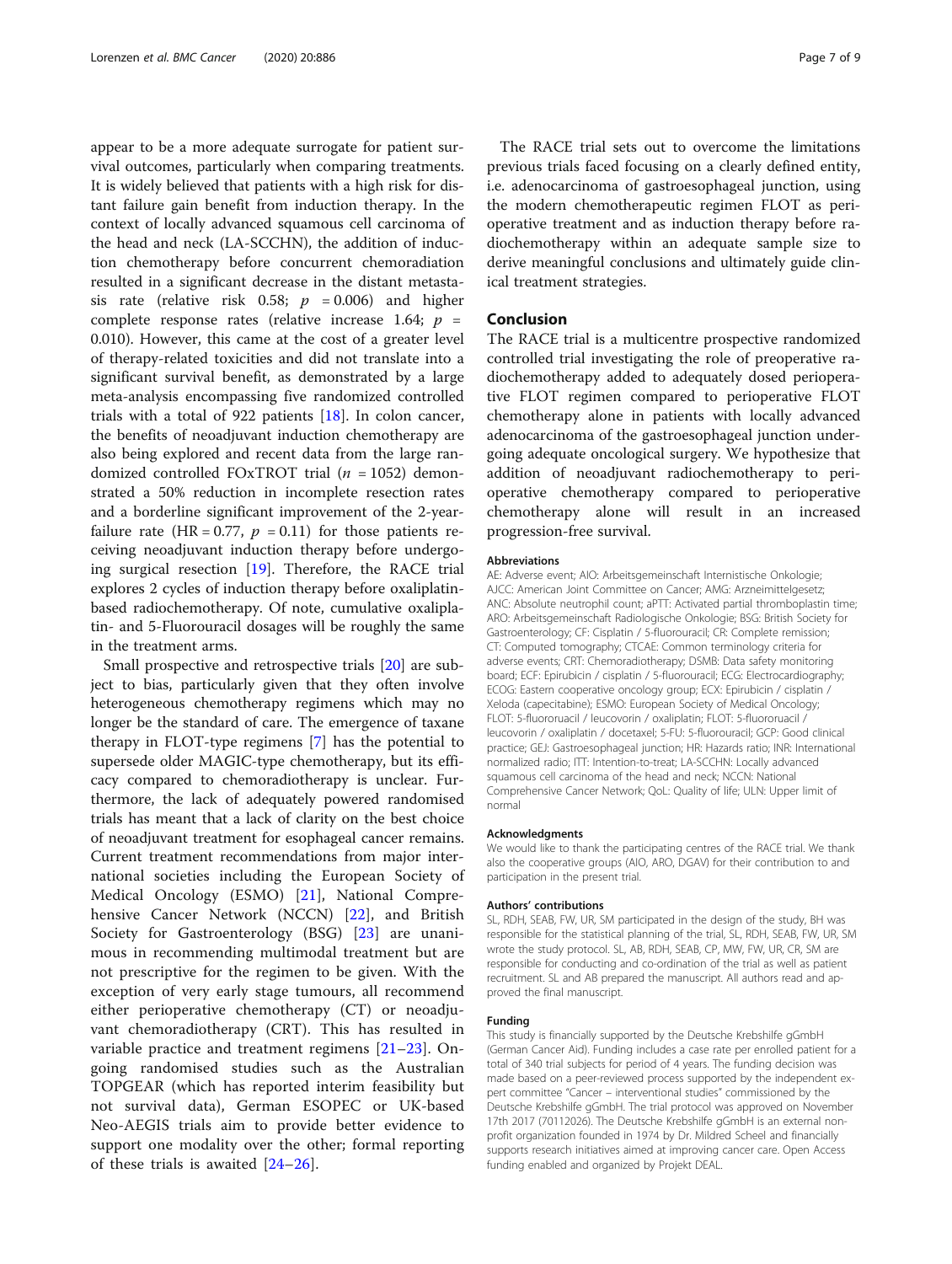#### <span id="page-7-0"></span>Availability of data and materials

This article has used no dataset. Therefore, no additional data files are given.

#### Ethics approval and consent to participate

The RACE trial protocol was submitted to and received ethics approval by the lead ethics committee, the Ethics Committee II of the University of Heidelberg on September 24th 2019. The study will be performed according to current legal standards. The ICH E6 R2 Harmonised Tripartite Guideline for Good Clinical Practice will be taken into account as well as the current version of the Declaration of Helsinki. In Germany, the requirements according to Deutsches Arzneimittelgesetz (AMG) will be fulfilled. The study will comply with all local regulatory requirements for data protection, especially the EU-DSGVO (Datenschutzgrundverordnung, General Data Protection Regulation). The Ruprecht Karls-University of Heidelberg is the sponsor of the study with respect to GCP regulations (according to article 7 of the EC Commission Directive 2005/28/EC), as the trial at hand is a noncommercial or investigator-initiated clinical trial. The RACE trial has been registered in the EudraCT registry (EudraCT number: 2018–001728-20) and in NCT04375605.

#### Consent for publication

Not applicable.

#### Competing interests

The authors declare that they have no competing interests.

#### Author details

<sup>1</sup>Department of Internal Medicine III (Haematology/Medical Oncology), Technical University Munich, Ismaningerstr. 22, 81675 Munich, Germany. 2 Department of Visceral, Vascular and Endocrine Surgery, University Hospital Halle (Saale), Halle (Saale), Germany. <sup>3</sup>Department of Surgery, Medical Faculty Mannheim, Heidelberg University, Mannheim, Germany. <sup>4</sup>Visceral Surgery Department, Geneva University Hospital, Geneva, Switzerland. <sup>5</sup>University of Freiburg, Freiburg, Germany. <sup>6</sup>Institute of Clinical Cancer Research IKF at Northwest hospital, UCT University Cancer Center, Frankfurt am Main, Germany. <sup>7</sup>Institute for Medical Statistics and Epidemiology, Technical University Munich, Munich, Germany. <sup>8</sup>Interdisciplinary Tumour Centre Mannheim, University Medicine of Mannheim, Mannheim, Germany.

### Received: 11 August 2020 Accepted: 8 September 2020 Published online: 15 September 2020

#### References

- 1. Botterweck AA, Schouten LJ, Volovics A, Dorant E, van Den Brandt PA. Trends in incidence of adenocarcinoma of the oesophagus and gastric cardia in ten European countries. Int J Epidemiol. 2000;29(4):645–54.
- 2. Pera M. Epidemiology of esophageal cancer, especially adenocarcinoma of the esophagus and esophagogastric junction. Recent Results Cancer Res. 2000;155:1–14.
- 3. Devesa SS, Blot WJ, Fraumeni JF Jr. Changing patterns in the incidence of esophageal and gastric carcinoma in the United States. Cancer. 1998;83(10): 2049–53.
- Mönig S, Ott K, Gockel I, Lorenz D, Ludwig K, Messmann H, et al. S3 guidelines on gastric cancer-diagnosis and treatment of adenocarcinoma of the stomach and esophagogastric junction : version 2.0-august 2019. AWMF register number: 032/009OL. Chirurg. 2020;91(1): 37–40.
- 5. Cunningham D, Allum WH, Stenning SP, Thompson JN, Van de Velde CJ, Nicolson M, et al. Perioperative chemotherapy versus surgery alone for resectable gastroesophageal cancer. N Engl J Med. 2006; 355(1):11–20.
- Ychou M, Boige V, Pignon J-P, Conroy T, Bouché O, Lebreton G, et al. Perioperative chemotherapy compared with surgery alone for Resectable Gastroesophageal adenocarcinoma: an FNCLCC and FFCD multicenter phase III trial. J Clin Oncol. 2011;29(13):1715–21.
- 7. Al-Batran SE, Homann N, Pauligk C, Goetze TO, Meiler J, Kasper S, et al. Perioperative chemotherapy with fluorouracil plus leucovorin, oxaliplatin, and docetaxel versus fluorouracil or capecitabine plus cisplatin and epirubicin for locally advanced, resectable gastric or gastro-oesophageal junction adenocarcinoma (FLOT4): a randomised, phase 2/3 trial. Lancet. 2019;393(10184):1948–57.
- 8. van Hagen P, Hulshof MC, van Lanschot JJ, Steyerberg EW, van Berge Henegouwen MI, Wijnhoven BP, et al. Preoperative chemoradiotherapy for esophageal or junctional cancer. N Engl J Med. 2012;366(22):2074–84.
- 9. Conroy T, Yataghene Y, Etienne PL, Michel P, Senellart H, Raoul JL, et al. Phase II randomised trial of chemoradiotherapy with FOLFOX4 or cisplatin plus fluorouracil in oesophageal cancer. Br J Cancer. 2010; 103(9):1349–55.
- 10. Lorenzen S, Brücher B, Zimmermann F, Geinitz H, Riera J, Schuster T, et al. Neoadjuvant continuous infusion of weekly 5-fluorouracil and escalating doses of oxaliplatin plus concurrent radiation in locally advanced oesophageal squamous cell carcinoma: results of a phase I/II trial. Br J Cancer. 2008;99(7):1020–6.
- 11. Sjoquist KM, Burmeister BH, Smithers BM, Zalcberg JR, Simes RJ, Barbour A, et al. Survival after neoadjuvant chemotherapy or chemoradiotherapy for resectable oesophageal carcinoma: an updated meta-analysis. Lancet Oncol. 2011;12(7):681–92.
- 12. Ronellenfitsch U, Schwarzbach M, Hofheinz R, Kienle P, Kieser M, Slanger TE, et al. Preoperative chemo (radio) therapy versus primary surgery for gastroesophageal adenocarcinoma: systematic review with meta-analysis combining individual patient and aggregate data. Eur J Cancer. 2013;49(15): 3149–58.
- 13. Stahl M, Walz MK, Stuschke M, Lehmann N, Meyer HJ, Riera-Knorrenschild J, et al. Phase III comparison of preoperative chemotherapy compared with chemoradiotherapy in patients with locally advanced adenocarcinoma of the esophagogastric junction. J Clin Oncol. 2009;27(6):851–6.
- 14. Burmeister BH, Thomas JM, Burmeister EA, Walpole ET, Harvey JA, Thomson DB, et al. Is concurrent radiation therapy required in patients receiving preoperative chemotherapy for adenocarcinoma of the oesophagus? A randomised phase II trial. Eur J Cancer. 2011;47(3):354–60.
- 15. Klevebro F, Alexandersson von Döbeln G, Wang N, Johnsen G, Jacobsen AB, Friesland S, et al. A randomized clinical trial of neoadjuvant chemotherapy versus neoadjuvant chemoradiotherapy for cancer of the oesophagus or gastro-oesophageal junction. Ann Oncol. 2016;27(4):660–7.
- 16. Becker K, Mueller JD, Schulmacher C, Ott K, Fink U, Busch R, et al. Histomorphology and grading of regression in gastric carcinoma treated with neoadjuvant chemotherapy. Cancer. 2003;98(7):1521–30.
- 17. Homann N, Pauligk C, Luley K, Werner Kraus T, Bruch HP, Atmaca A, et al. Pathological complete remission in patients with oesophagogastric cancer receiving preoperative 5-fluorouracil, oxaliplatin and docetaxel. Int J Cancer. 2012;130(7):1706–13.
- 18. Zhang L, Jiang N, Shi Y, Li S, Wang P, Zhao Y. Induction chemotherapy with concurrent chemoradiotherapy versus concurrent chemoradiotherapy for locally advanced squamous cell carcinoma of head and neck: a metaanalysis. Sci Rep. 2015;5:10798.
- 19. Seymour MT, Morton D. FOxTROT: an international randomised controlled trial in 1052 patients (pts) evaluating neoadjuvant chemotherapy (NAC) for colon cancer. J Clin Oncol. 2019;37(15\_suppl):3504.
- 20. Pucher PH, Rahman SA, Walker RC, Grace BL, Bateman A, Iveson T, Jackson A, Rees C, Byrne JP, Kelly JJ, Noble F, Underwood TJ. Outcomes and survival following neoadjuvant chemotherapy versus neoadjuvant chemoradiotherapy for cancer of the esophagus: inverse propensity score weighted analysis. Eur J Surg Oncol. 2020. [https://doi.org/10.1016/j.ejso.2020.06.038.](https://doi.org/10.1016/j.ejso.2020.06.038) Accessed 10 July 2020.
- 21. Lordick F, Mariette C, Haustermans K, Obermannová R, Arnold D. Oesophageal cancer: ESMO clinical practice guidelines for diagnosis, treatment and follow-up. Ann Oncol. 2016;27(suppl 5):v50–v7.
- Ajani JA, D'Amico TA, Almhanna K, Bentrem DJ, Besh S, Chao J, et al. Esophageal and esophagogastric junction cancers, version 1.2015. J Natl Compr Cancer Netw. 2015;13(2):194–227.
- 23. Allum WH, Blazeby JM, Griffin SM, Cunningham D, Jankowski JA, Wong R. Guidelines for the management of oesophageal and gastric cancer. Gut. 2011;60(11):1449–72.
- 24. Leong T, Smithers BM, Haustermans K, Michael M, Gebski V, Miller D, et al. TOPGEAR: a randomized, phase III trial of perioperative ECF chemotherapy with or without preoperative Chemoradiation for Resectable gastric Cancer: interim results from an international, intergroup trial of the AGITG, TROG, EORTC and CCTG. Ann Surg Oncol. 2017;24(8):2252–8.
- 25. Hoeppner J, Lordick F, Brunner T, Glatz T, Bronsert P, Röthling N, et al. ESOPEC: prospective randomized controlled multicenter phase III trial comparing perioperative chemotherapy (FLOT protocol) to neoadjuvant